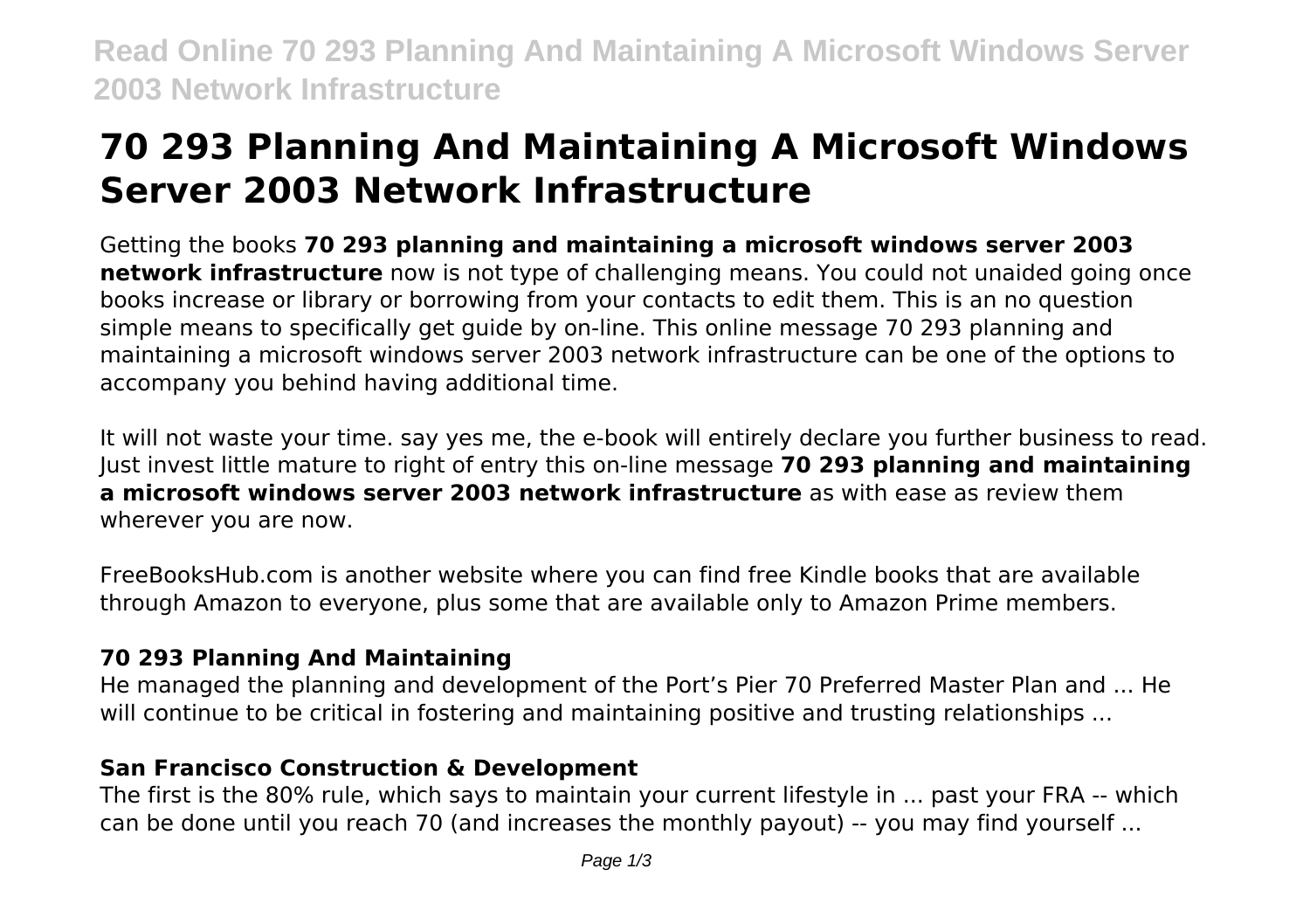# **Read Online 70 293 Planning And Maintaining A Microsoft Windows Server 2003 Network Infrastructure**

# **Planning to Survive on Social Security Alone? Time to Head Back to the Drawing Board**

Toronto - Rory McIlroy charged into contention but American Wyndham Clark fired a level par 70 to maintain a one-stroke ... World number 293 Clark, who led by one stroke after day one, made ...

# **Rory McIlroy surges as Wyndham Clark leads Canadian Open**

Maintaining independence and editorial freedom is essential to our mission of empowering investor success. We provide a platform for our authors to report on investments fairly, accurately ...

#### **Mid-Cap Blend Funds**

The gap between Japanese 10-year government bond yields and those in the United States is 293 basis ... Planning: Age 66 The Most Important Ages for Retirement Planning: Age 70 ½ Comparative ...

#### **Explainer-What Are the Consequences of the Yen's Fall to a 24-Year Low?**

Their planning finally led to mechanical thinning that started last ... in 2018 determined that catastrophic fire would cost all partners in the project up to \$293 million, or almost five times what ...

#### **How thinning dense Arizona forests could prevent another megafire and protect water sources**

Analyse your customer needs in order to define your product strategy and maintain and enhance a powerful brand ... Develop leadership capabilities with intensive 360-degree feedback and action ...

### **Accelerated Development Programme**

June 7, 2022 /PRNewswire/ -- Bechtel, a trusted engineering, construction, and project management